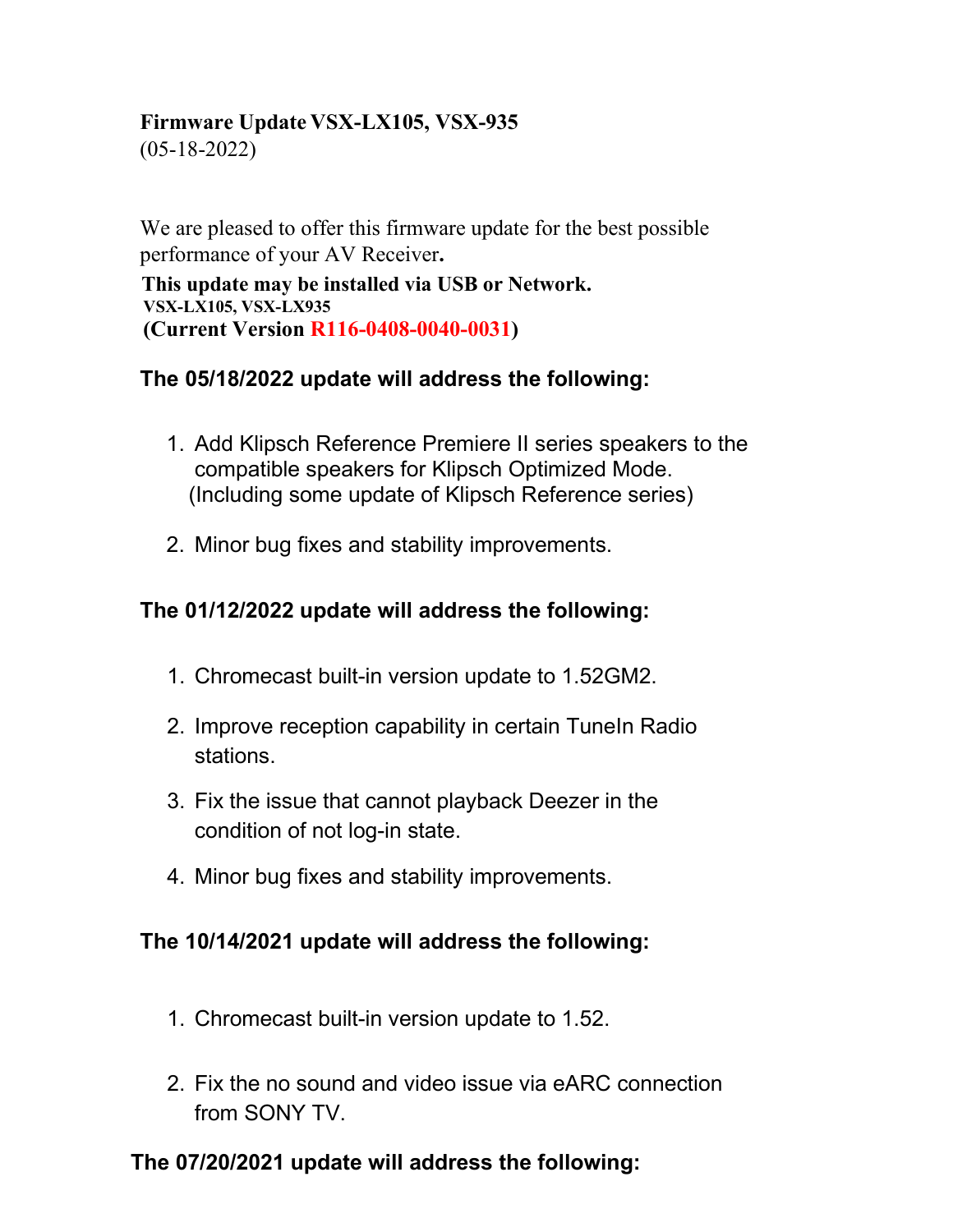- 1. Virtual Remote, Limit Mode, and HDMI diagnostic functions have been added to the Web Setup Menu.
- 2. Fixed the problem that the audio format of TIDAL playback becomes AAC.
- 3. Fixed the problem of color corruption in Dolby Vision games on Xbox.
- 4. Fixed a problem where the image would not be displayed when VRR was turned on for Xbox.